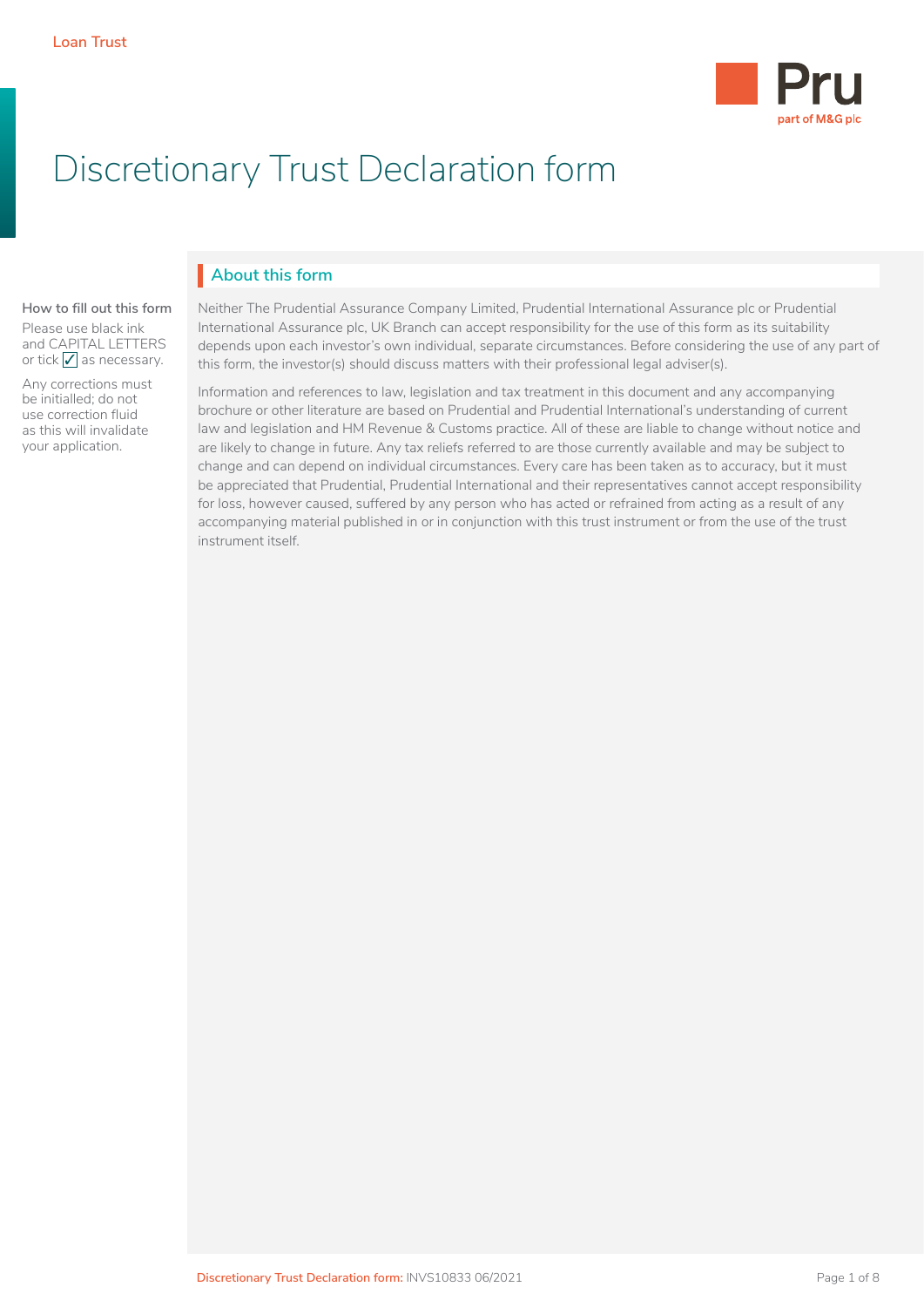# Section 1 – The Settlor(s) and the Trustees

The Loan Agreement and this Declaration of Trust is made on the date shown at the start of Section 5 between:

- (1) the Settlor of the first part; and
- (2) the Initial Trustees of the second part.

# Section 2 - The loan agreement

1. The Settlor hereby agrees to make the loan to the Initial Trustees.

- 2. The Settlor and the Initial Trustees hereby agree as follows:
	- (a) The loan may be effected by a cheque or cheques payable to the Insurance Company for the bond(s) indicated in the First Schedule or in some other form which puts the money the Trustees are borrowing into the control of the Trustees.
	- (b) The bond(s) shown in the First Schedule must be applied for by the Trustees.
	- (c) The loan shall be interest free and repayable on demand.
	- (d) If there are two Settlors the right to repayment of the loan shall belong to both of them jointly while they are both alive and then to the survivor of them ("the Survivor").
	- (e) On the death of the Settlor (or the Survivor) the loan (or so much of the loan as has not been repaid) shall be cancelled if the box in Section 4 has been ticked.

# **Section 3 – The trust**

- **1. The Trust Fund**
	- (1) Subject to the Settlor's right to repayment of the loan, the Trustees shall hold the Trust Fund upon the Trusts and with and subject to the powers and provisions declared and contained in the Trust Provisions for the benefit of the Beneficiaries.
	- (2) The Trust Provisions are hereby expressly incorporated in this Deed.
- **2. Proper Law**  The proper law of this Trust (and of the Loan Agreement) shall be that indicated in the Third Schedule.

This will be a transfer within the scope of Inheritance Tax.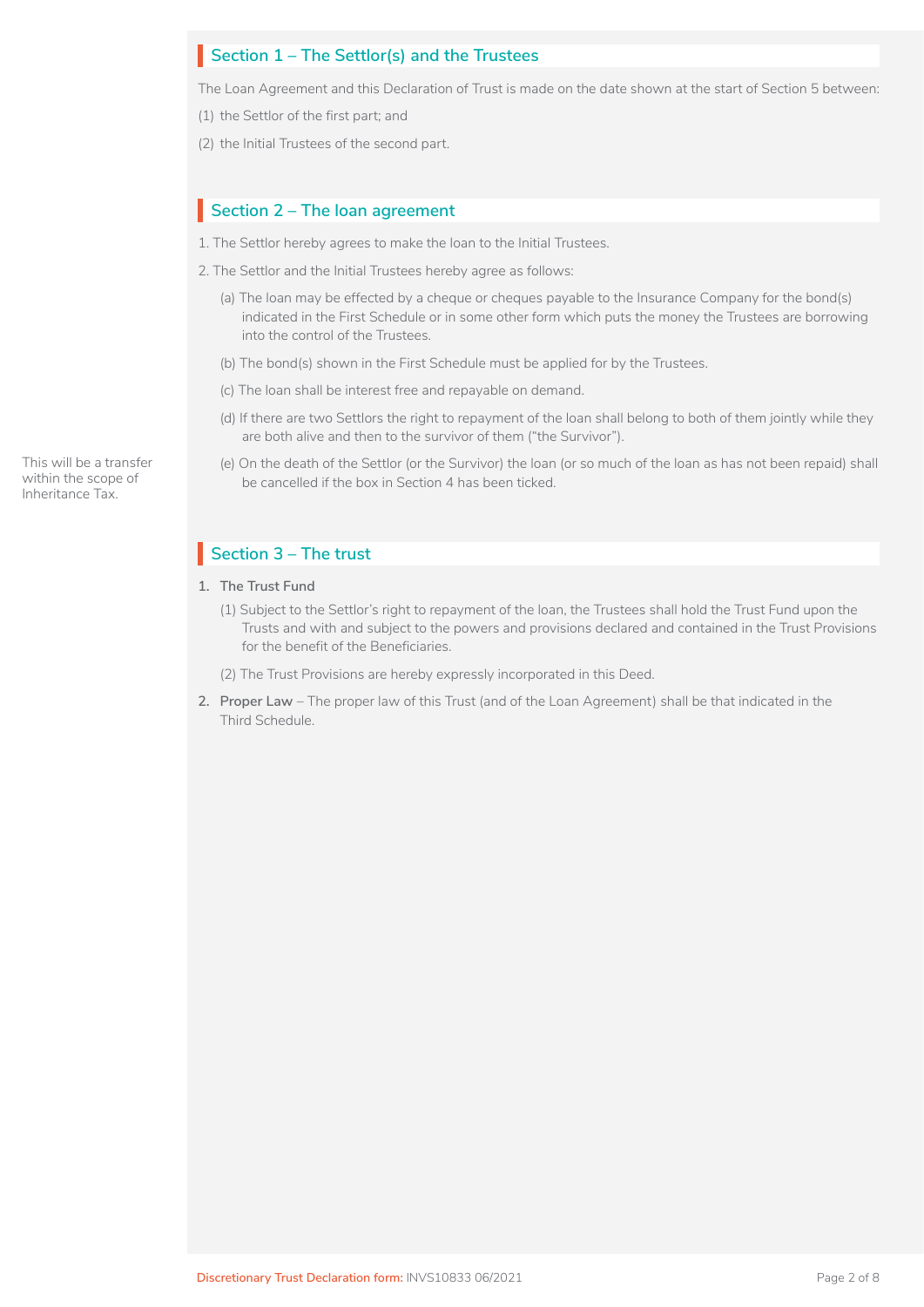# Section 4 – The schedules

**The First Schedule: The bond(s) & the loan**

**Company: The Prudential Assurance Co Ltd/Prudential International Assurance plc**  (please delete as appropriate)

|  | Type of bond |
|--|--------------|
|  |              |

Please tick box if you wish the loan to be cancelled on the death of the Settlor (or the Survivor)

Date of Trustee application (which should be dated after the trust deed)

Loan amount

| н |  |  |  |  |
|---|--|--|--|--|
|   |  |  |  |  |

#### **The Second Schedule: Beneficiaries**

For single Settlor trusts, the Settlor's spouse is included in the list of Beneficiaries unless the following box is signed by the Settlor.

£

**Signature** 

This is the date on which the Trustees apply for the bond investment.



This provision shall not exclude the Settlor's widow(er) from being a Beneficiary.

*This Schedule should only be completed if you want to extend the standard list of Beneficiaries contained in*  Part 1 of the Trust Provisions. If you are adding Beneficiaries please make sure you identify them in a way that *makes it clear who they are.*

*Do not add or include the Settlor(s)' name(s) as Beneficiaries. No person who is a Settlor may be a Beneficiary.*

**Additional Discretionary Beneficiaries (full names or description, address and date of birth)**

#### **The Third Schedule: The proper law governing this Trust**

If none of the boxes is ticked the Law of England and Wales will apply:

The Law of England and Wales The Law of Northern Ireland Scots Law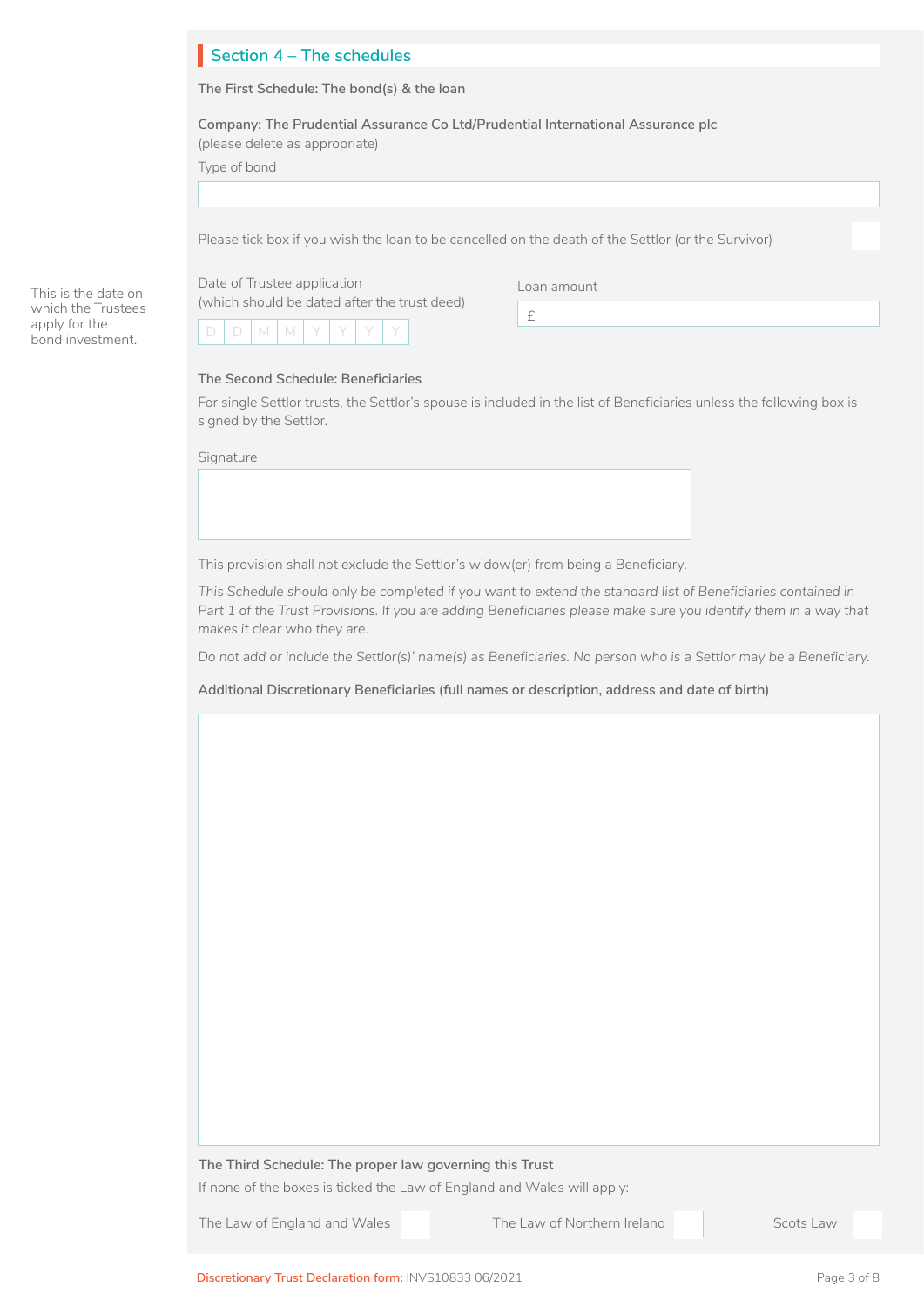# Section 5 – Signatures & date: to be completed and signed by the Settlor(s),<br>Additional Trustees and Witnesses **Additional Trustees and Witnesses**

*Note: There must be at least one Additional Trustee for single settlor trusts.*

*You should ensure that this document is executed in accordance with the legal requirements in the place where it is executed and the law governing the Trust. The trust should be executed on or before the date on which the application form is signed.*

**In Witness Whereof** the parties have executed this document as a Deed on:

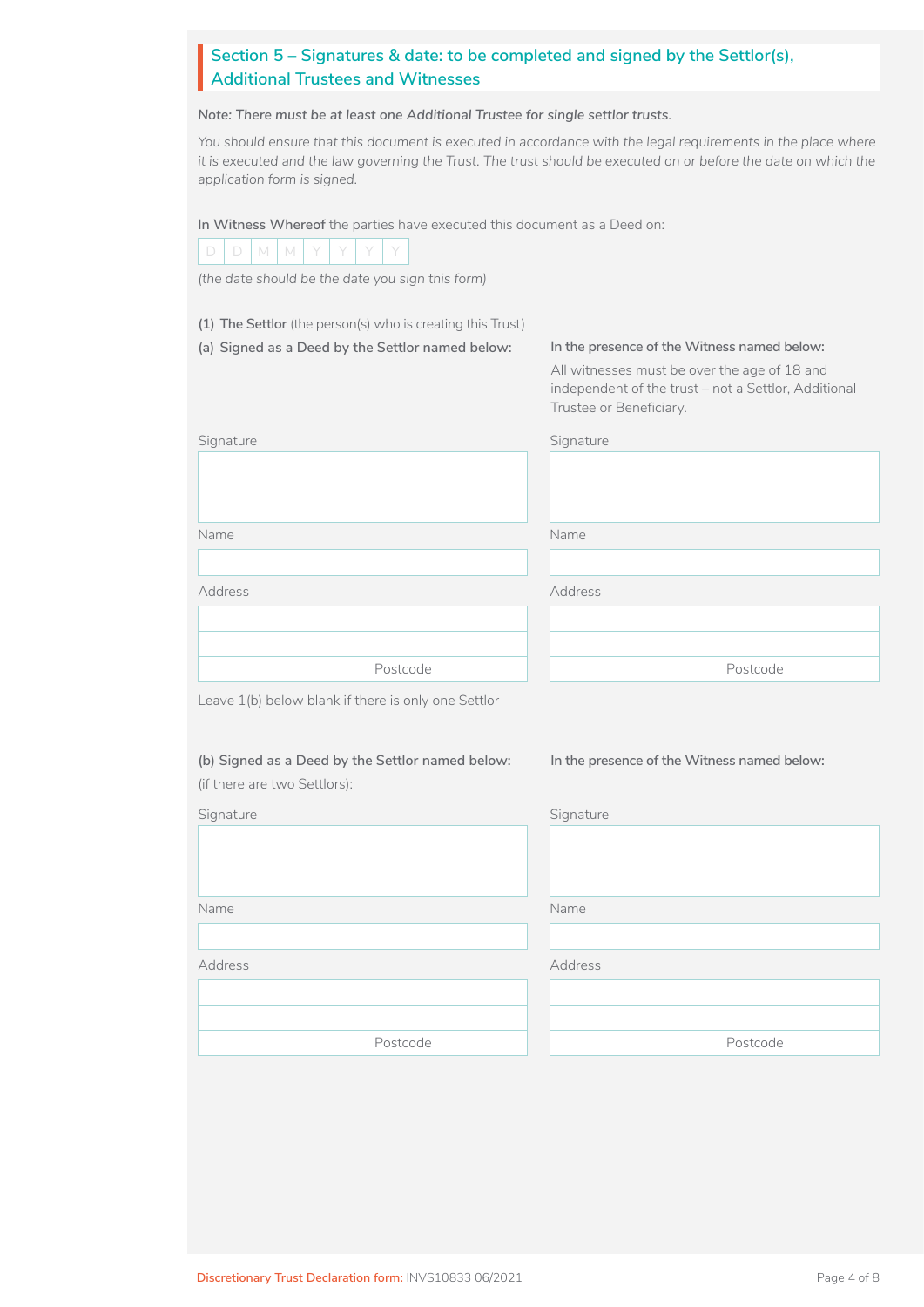# **Section 5 – Signatures & date: to be completed and signed by the Settlor(s), Additional Trustees and Witnesses – continued** See<br>Ad

**(2) The Additional Trustee(s)** (the person(s) who will be the Initial Trustee(s) of the Trust with the Settlor)

| (a) Signed as a Deed by the Additional Trustee<br>named below: | In the presence of the Witness named below: |
|----------------------------------------------------------------|---------------------------------------------|
| Signature                                                      | Signature                                   |
|                                                                |                                             |
|                                                                |                                             |
| Name                                                           | Name                                        |
|                                                                |                                             |
| Address                                                        | Address                                     |
|                                                                |                                             |
|                                                                |                                             |
| Postcode                                                       | Postcode                                    |

Leave 2(b) below blank if there is only one Additional Trustee

## **(b) Signed as a Deed by the other Additional Trustee named below:** (if there are two Additional Trustees)

### **In the presence of the Witness named below:**

| Signature | Signature |  |
|-----------|-----------|--|
|           |           |  |
|           |           |  |
| Name      | Name      |  |
|           |           |  |
|           |           |  |
| Address   | Address   |  |
|           |           |  |
|           |           |  |
| Postcode  | Postcode  |  |
|           |           |  |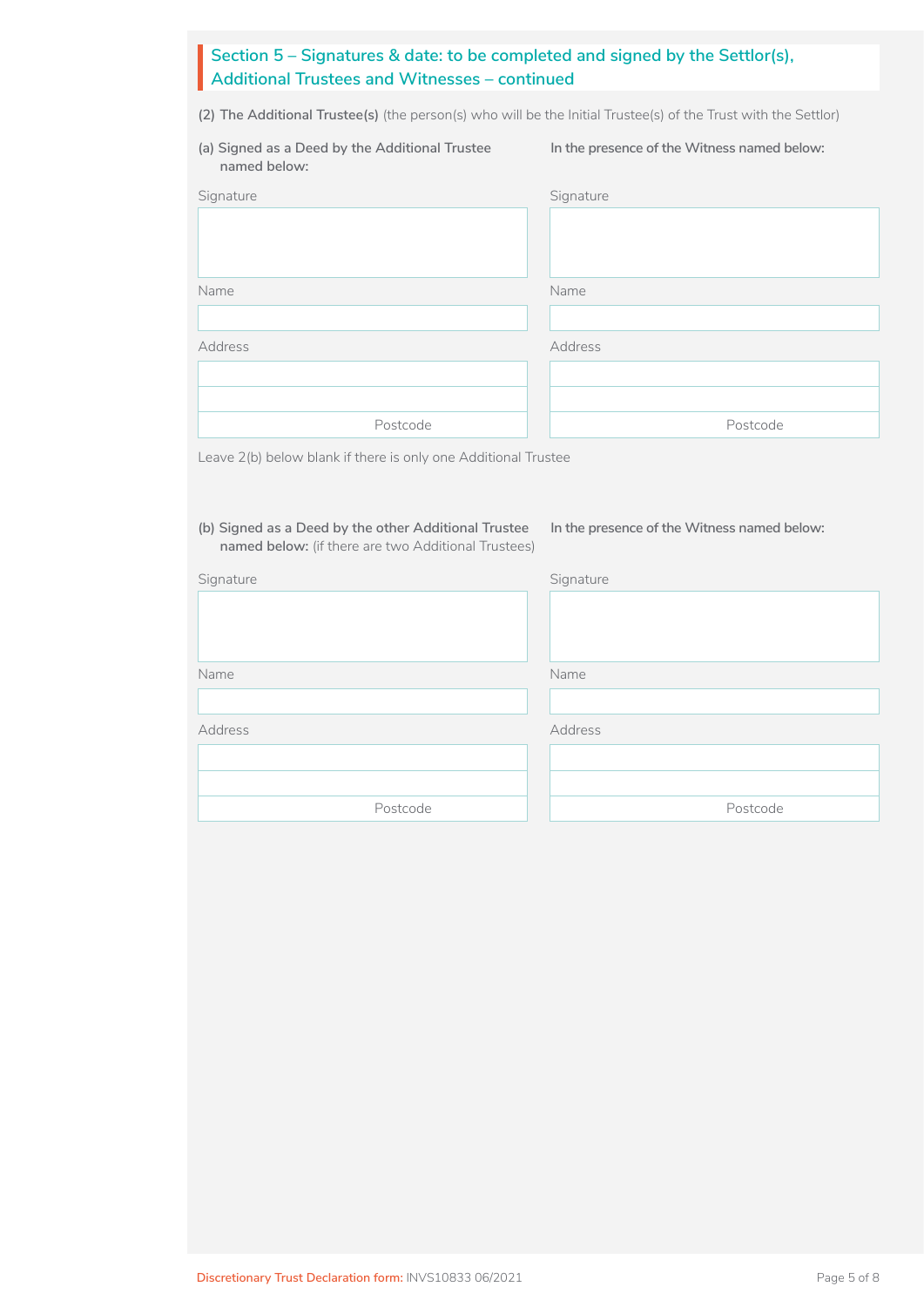# **Discretionary Loan Trust – continued**

# **Part 1: Definitions**

#### **1. Introduction**

In these Trust Provisions unless the context otherwise requires:

- (1) the singular shall include the plural (and vice versa) and the masculine shall include the feminine and neuter (and vice versa);
- (2) references to statutory provisions shall be taken as references to statutory provisions enacted in the United Kingdom as amended from time to time;
- (3) references to "**the Declaration of Trust**" shall be taken as references to a Declaration of Trust which incorporates the Trusts Powers and Provisions set out in these Trust Provisions so that they form an essential part of the Trust created by that Declaration of Trust.

### **2. Definitions**

"**the Initial Trustees**" means the settlor and additional Trustees.

"**the Trust Fund**" means (subject to the Settlors right to repayment of the loan) the bond(s) referred to in the First Schedule to the Declaration of Trust and the property from time to time representing the same (and also includes any other property which may become Trust Property as a result of any loan to the Trustees or any addition by way of gift or any accumulation of income).

"**the Trust Period**" means the period starting on the date of the Declaration of Trust and ending on the Vesting Day.

"**the Vesting Day**" means the 125th anniversary of the date of the Declaration of Trust.

"**Trust Property**" means any property comprised in the Trust Fund.

"**the Settlement**" and "**this Settlement**" mean the Trust created by the Declaration of Trust.

"**Person**" includes a person anywhere in the world and includes a Trustee.

"**Civil Partner**" has the same meaning as in section 1 of the Civil Partnership Act 2004.

"**Spouse**" includes a Civil Partner.

"**Widow/Widower**" of a person includes the individual who was the Civil Partner of that person immediately before that person's death.

"**the Settlor**" means the person or persons shown under the heading "The Settlor(s)" at (1).

"**the Trustees**" means the trustees of the Trust from time to time.

"**the Trust Provisions**" means the "Discretionary Loan Trust Provisions" (appended to this Declaration).

"**the loan**" means whatever sum is due to the Settlor in accordance with section 4.

"**the Insurance Company**" means the Insurance Company shown in the First Schedule.

#### **3. The Settlor(s)**

#### (1) **Single Settlor Trust**

The Settlement shall be a "**Single Settlor Trust**" if just one person is shown under the heading "**The Settlor(s)**" in the Declaration of Trust and "**the Settlor**" shall mean that person.

(2) **Joint Settlors Trust**

The Settlement shall be a "**Joint Settlors Trust**" if two persons are shown under the heading "**The Settlor(s)**" in the Declaration of Trust and:

- (a) "**the Settlors**" and "**the Settlor**" shall mean either or both of those persons;
- (b) "**a Settlor**" means either of those persons;
- (c) "**the First Settlor**" means the person shown first under that heading and "**the Second Settlor**" means the person shown second under that heading;
- (d) "**the Survivor**" means the later to die of the two Settlors.

### **4. The Beneficiaries**

## "**The Beneficiaries**" means:

- (a) The children and remoter descendants of the Settlor and includes adopted or illegitimate children and remoter descendants.
- (b) The children and remoter descendants of any spouse or widow(er) of the Settlor.
- (c) Any persons or class of persons or object shown in the Schedule of Additional Beneficiaries in the Declaration of Trust (as set out in section 2).
- (d) Any person or class of persons added to the class of Beneficiaries from time to time by the Trustees in accordance with clause 3 of Part 2.
- (e) The spouses and widow(er) of the Beneficiaries at (a) and (b) above.
- (f) Any spouse of the Settlor unless the box in Section 4, schedule 2 has been signed.
- (g) Any widow(er) of the settlor.

### **Part 2: Trust Provisions**

#### **1. Trust income**

Subject to the Overriding Powers in clause 2 below

- 1.1 The Trustees may accumulate the whole or part of the income of the Trust Fund. That income shall be added to the Trust Fund.
- 1.2 The Trustees shall pay or apply the remainder of the income to or for the benefit of any Beneficiaries, as the Trustees think fit, during the Trust Period.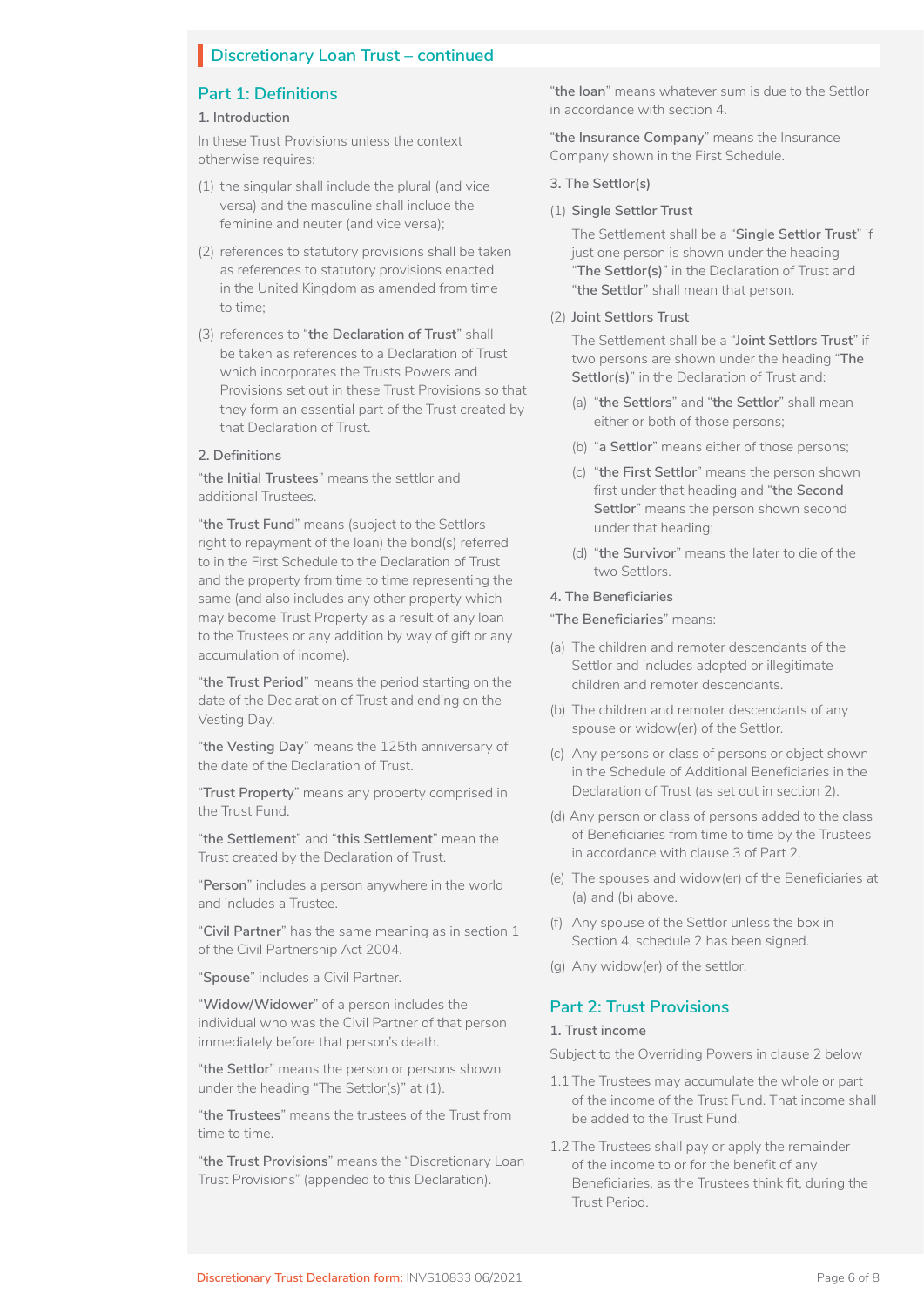# **Discretionary Loan Trust – continued**

### **2. Overriding powers**

The Trustees shall have the following overriding powers which they may exercise at any time or times during the Trust Period:

### **(1) Power to pay out capital to Beneficiaries.**

(a) The Trustees may pay or apply any Trust Property to or for the advancement or benefit of any Beneficiary.

### (2) **Power to vary the Trusts (power of appointment)**

- (a) The Trustees may appoint that they shall hold the Trust Fund or any part or parts of the Trust Fund and its income for the benefit of any of the Beneficiaries, on such terms as the Trustees think fit.
- (b) An appointment may create any provisions and in particular it may create:
	- (i) discretionary trusts
	- (ii) dispositive or administrative powers exercisable by the Trustees or any other person or persons.
- (c) Any appointment shall be made by deed and may be revocable during the Trust Period or irrevocable.

#### **(3) Power to add or exclude Beneficiaries**

- (a) The trustees may add a person or a class of persons (other than the Settlor(s)) to the Beneficiary class provided the addition is requested or agreed to in writing by the Settlor (or by one of the Settlors if there are two Settlors) or if no Settlor is living by at least two persons who are already Beneficiaries and at least 18 years old.
- (b) The Trustees may exclude a person or class of persons from being or becoming Beneficiaries in relation to the Trust Fund or in relation to any specified part of the Trust Fund.
- (c) Any exercise of this power to add or exclude shall be made by deed and may be revocable during the Trust Period or irrevocable.
- (d) If there is any change in the parties to the trusts eg any trustees or beneficiaries (including class of beneficiaries) change or a letter of wishes is received, the trustees must notify Prudential of the changes, the date it became effective and within 14 days from the date any of the trustees became aware of the change.

#### **3. Default trusts**

Subject to clause 1 and clause 2 of this Part the Trust Fund and income thereof shall be held on trust for the benefit of any one or more of the Beneficiaries and in such shares and for such interests as the Trustees may during the Trust Period appoint. Subject to and in default of any appointment at the end of the trust period the remaining trust fund shall be distributed absolutely between the children, and remoter

descendants of the Settlor(s) that are still living in equal shares per stripes provided that if no such persons are living the remaining trust fund shall be distributed to any company, body or trust established for charitable purposes chosen at the Trustees' absolute discretion.

### **4. Appointment, Retirement and Dismissal of Trustees**

- (1) The power of appointing Trustees shall be exercisable by:
	- (a) the Settlor while living and of full mental capacity (and if there are two Settlors this shall mean both Settlors jointly while they are both alive, and then the Survivor).
	- (b) the Trustees (after the death of the Settlor or the Survivor).
- (2) Any appointment of new Trustees or retirement of existing Trustees shall be by deed.
- (3) Part II of the Trusts of Land and Appointment of Trustees Act 1996 shall not apply to this Settlement.
- (4) The Settlor, while living and of full mental capacity may dismiss by Deed any Trustee provided they remain at least one Trustee who is not the Settlor or the Settlor's spouse.
- (5) (a) Where the Settlor is alive and of full mental capacity, any Trustee may retire provided there remains at least one Trustee who is not the Settlor or the Settlor's spouse.
	- (b) Where the Settlor has died or is not of full mental capacity and provided there is not a single Trustee, any Trustee may retire.

## **5. Settlor exclusion clause**

- (1) Notwithstanding anything else in this Settlement (but subject to (2) below) the Trust Fund shall be possessed and enjoyed to the entire exclusion of the Settlor and of any benefit to him by contract or otherwise and no provision of this Settlement and no discretion or power shall operate so as to allow any of the capital or income of the Trust Fund to become payable to or applicable for the benefit of the Settlor in any circumstances whatsoever.
- (2) Nothing in this clause shall apply or operate so as to prohibit repayment of any loan from the Settlor to the Trustees.

#### **Administrative Provisions**

(1) The Trustees may administer the Trust Fund for the benefit of the Beneficiaries in whatever manner they may determine and to that end shall have the widest possible powers (which they may exercise or omit to exercise from time to time at their absolute discretion) of managing and dealing with the Trust Fund and of carrying out any transaction in connection therewith in all respects as if the Trustees were the absolute beneficial owners thereof.